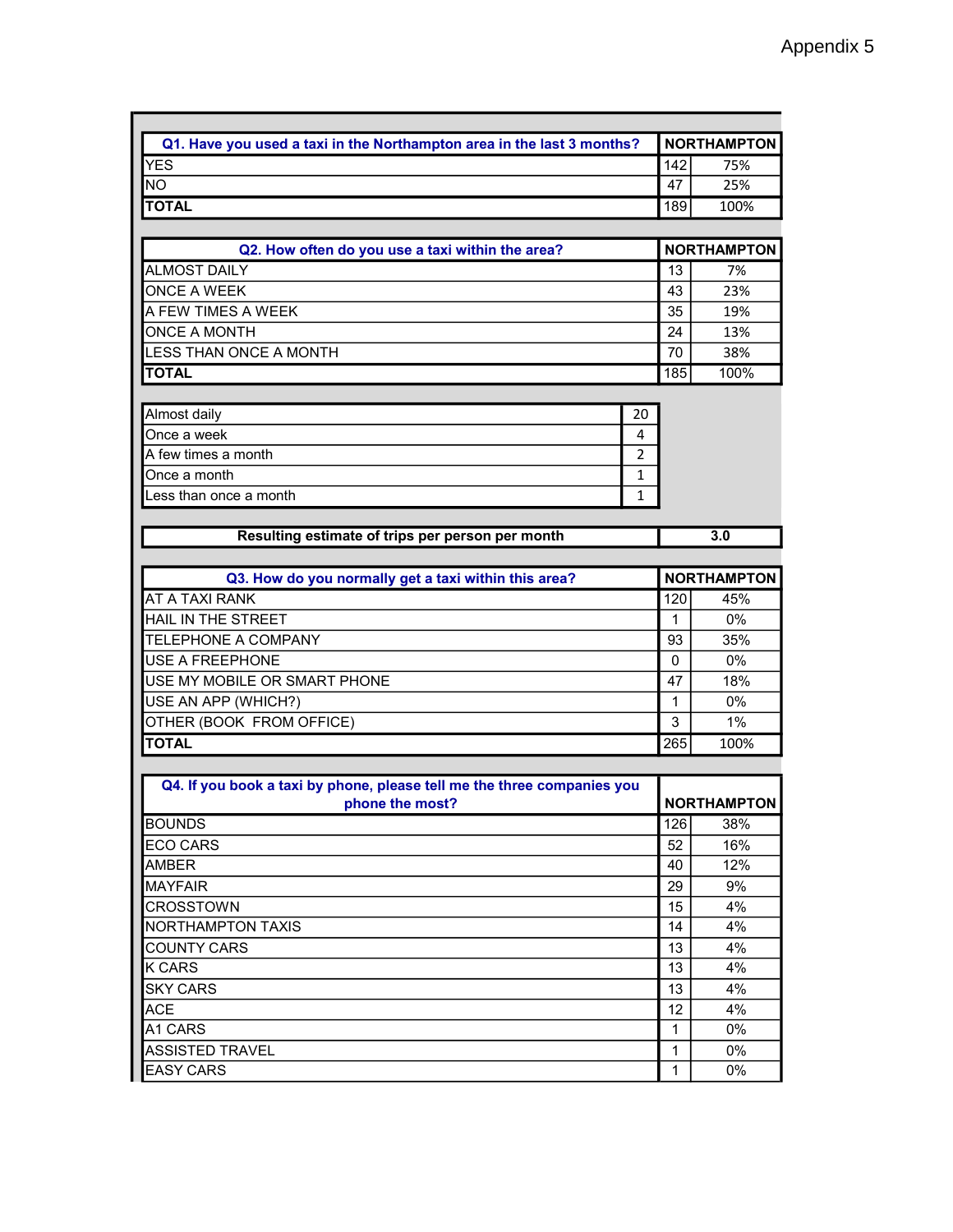| <b>LEE CARS</b>                                                        |    | 1                   | 0%                       |
|------------------------------------------------------------------------|----|---------------------|--------------------------|
| <b>PHOENIX</b>                                                         |    | 1                   | $0\%$                    |
| TAKE <sub>6</sub>                                                      |    | 1                   | $0\%$                    |
| <b>UBER</b>                                                            |    | 1                   | $0\%$                    |
| <b>WEST BRIDGE</b>                                                     |    | 1                   | 0%                       |
| <b>TOTAL</b>                                                           |    | 335                 | 100%                     |
|                                                                        |    |                     |                          |
| Q5. How often do you use a Hackney Carriage within the Northampton     |    |                     |                          |
| area?                                                                  |    |                     | <b>NORTHAMPTON</b>       |
| <b>ALMOST DAILY</b>                                                    |    | 1                   | $1\%$                    |
| <b>ONCE A WEEK</b>                                                     |    | 11                  | 6%                       |
| A FEW TIMES A MONTH                                                    |    | 12                  | 7%                       |
| <b>ONCE A MONTH</b>                                                    |    | 18                  | 10%                      |
| LESS THAN ONCE A MONTH                                                 |    | 53                  | 29%                      |
| CANT REMEMBER THE LAST TIME I USED A HACKNEY                           |    | 76                  | 42%                      |
| CANT REMEMBER THE LAST TIME I SAW A HACKNEY C                          |    | 9                   | 5%                       |
| <b>TOTAL</b>                                                           |    | 180                 | 100%                     |
|                                                                        |    |                     |                          |
| Almost daily                                                           | 20 |                     |                          |
| Once a week                                                            | 4  |                     |                          |
| A few times a month                                                    | 2  |                     |                          |
| Once a month                                                           | 1  |                     |                          |
| Less than once a month                                                 | 1  |                     |                          |
|                                                                        |    |                     |                          |
|                                                                        |    |                     |                          |
|                                                                        |    |                     | 0.7                      |
| Resulting estimate of trips per person per month                       |    |                     |                          |
|                                                                        |    |                     |                          |
| Q6. Please tell me the ranks you are aware of in the Northampton area? |    |                     | 40%                      |
| <b>STATION</b>                                                         |    | 130                 |                          |
| <b>MERCERS ROW</b>                                                     |    | 42                  | 13%                      |
| <b>MARKET SQUARE</b>                                                   |    | 16                  | 5%                       |
| <b>MARKET</b><br><b>MARKET STREET</b>                                  |    | 8<br>$\overline{2}$ | 2%<br>1%                 |
|                                                                        |    |                     |                          |
| <b>ALL SAINTS CHURCH</b><br><b>SHOPPING CENTRE</b>                     |    | 12<br>12            | 4%<br>4%                 |
| <b>TOWN CENTRE</b>                                                     |    | 12                  | 4%                       |
| <b>NANDOS RANK</b>                                                     |    | 6                   | 2%                       |
| <b>CHURCH</b>                                                          |    | $\overline{1}$      | 0%                       |
| <b>BUS STATION</b>                                                     |    | 40                  | 12%                      |
| <b>INEW BUS STATION</b>                                                |    | $\overline{2}$      | 1%                       |
| <b>GEORGE ROW</b>                                                      |    | 9                   | 3%                       |
| <b>WESTON FAVELL</b>                                                   |    | 5                   | 2%                       |
| <b>BRIDGE STREET</b>                                                   |    | 6                   | 2%                       |
| <b>DRAPERY</b>                                                         |    | 4                   | 1%                       |
| <b>DRYLEYS</b>                                                         |    | $\overline{2}$      | 1%                       |
| <b>LADYS LANE</b>                                                      |    | $\overline{c}$      | <b>NORTHAMPTON</b><br>1% |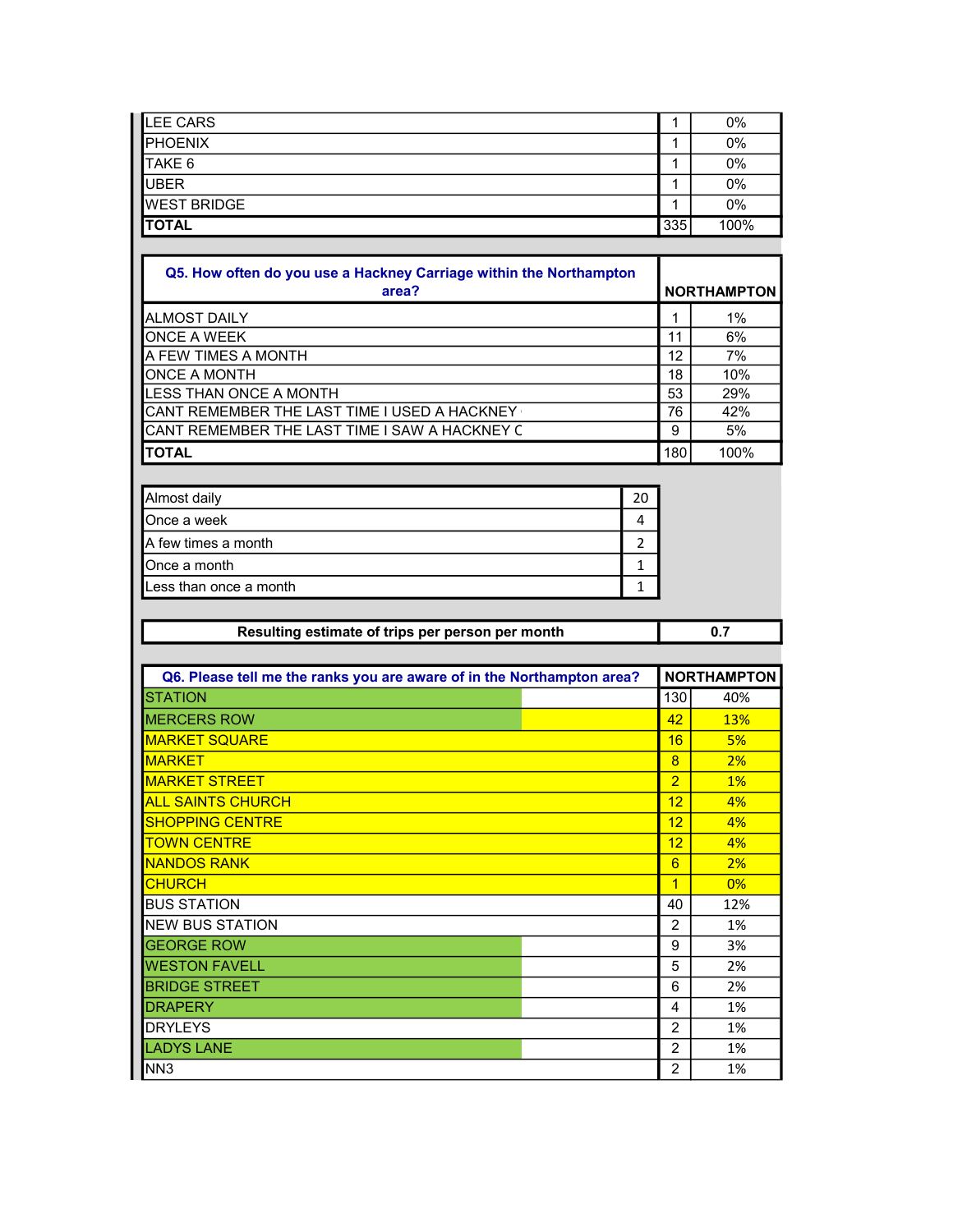| <b>ABINGTON SQUARE</b> |     | 0%   |
|------------------------|-----|------|
| <b>ASDA</b>            | 1   | 0%   |
| <b>BUS STOP</b>        | 1   | 0%   |
| COUNCIL OFFICES        | 1   | 0%   |
| <b>ECO CARS</b>        | 1   | 0%   |
| <b>FERNANDOS</b>       | 1   | 0%   |
| <b>GOLD STREET</b>     | 1   | 0%   |
| <b>MERSEY ROAD</b>     | 1   | 0%   |
| <b>MONARCH ROAD</b>    | 1   | 0%   |
| <b>SNOOKER CLUB</b>    | 1   | 0%   |
| <b>WELLING ROAD</b>    | 1   | 0%   |
| <b>TOTAL</b>           | 324 | 100% |

| Q7. Please tell me where you would like to see a rank in the area? |                | <b>NORTHAMPTON</b> |
|--------------------------------------------------------------------|----------------|--------------------|
| <b>KINGSTHORPE</b>                                                 | 4              | 15%                |
| <b>WESTON FAVELL</b>                                               | 4              | 15%                |
| INORTHAMPTON HOSPITAL                                              | 3              | 12%                |
| <b>OLD BUS STATION</b>                                             | 3              | 12%                |
| <b>WELLINBOROUGH ROAD</b>                                          | 2              | 8%                 |
| <b>ST JAMES</b>                                                    | $\overline{2}$ | 8%                 |
| <b>ABINGTON STREET</b>                                             |                | 4%                 |
| <b>DRAPERY</b>                                                     |                | 4%                 |
| HOSPITAL                                                           |                | 4%                 |
| MARKET SQUARE                                                      |                | 4%                 |
| <b>INEW BUS STATION</b>                                            |                | 4%                 |
| SIXFIELDS FOOTBAL CLUB                                             |                | 4%                 |
| <b>SOL CENTRAL</b>                                                 |                | 4%                 |
| <b>UNIVERSITY</b>                                                  |                | 4%                 |
| TOTAL                                                              | 26             | 100%               |

| Q8. Have you ever had any problems with the local Hackney Carriage<br>service? |    | <b>NORTHAMPTON</b> |
|--------------------------------------------------------------------------------|----|--------------------|
| <b>DESIGN OF VEHICLES</b>                                                      | 4  | 5%                 |
| <b>DRIVER ISSUES</b>                                                           | 11 | 14%                |
| <b>IPOSITION OF RANKS</b>                                                      | 15 | 19%                |
| <b>I</b> DELAY IN GETTING A TAXI                                               | 37 | 46%                |
| <b>I</b> CLEANLINESS                                                           | 8  | 10%                |
| <b>IOTHER PROBLEMS</b>                                                         | 6  | 7%                 |
| <b>TOTAL</b>                                                                   | 81 | 100%               |

| Q9. Can you get a Hackney Carriage in the Northampton area when you |     |                    |
|---------------------------------------------------------------------|-----|--------------------|
| need one?                                                           |     | <b>NORTHAMPTON</b> |
| IYES IN THE DAY TIME                                                | 72  | 38%                |
| IYES AT NIGHT                                                       | 49  | 26%                |
| <b>IYES IF I PHONE FOR ONE</b>                                      | 59  | 31%                |
| ONLY FROM NORTHAMPTON TOWN CENTRE                                   | 3   | 2%                 |
| <b>INO NEVER</b>                                                    |     | 4%                 |
| <b>TOTAL</b>                                                        | 190 | 100%               |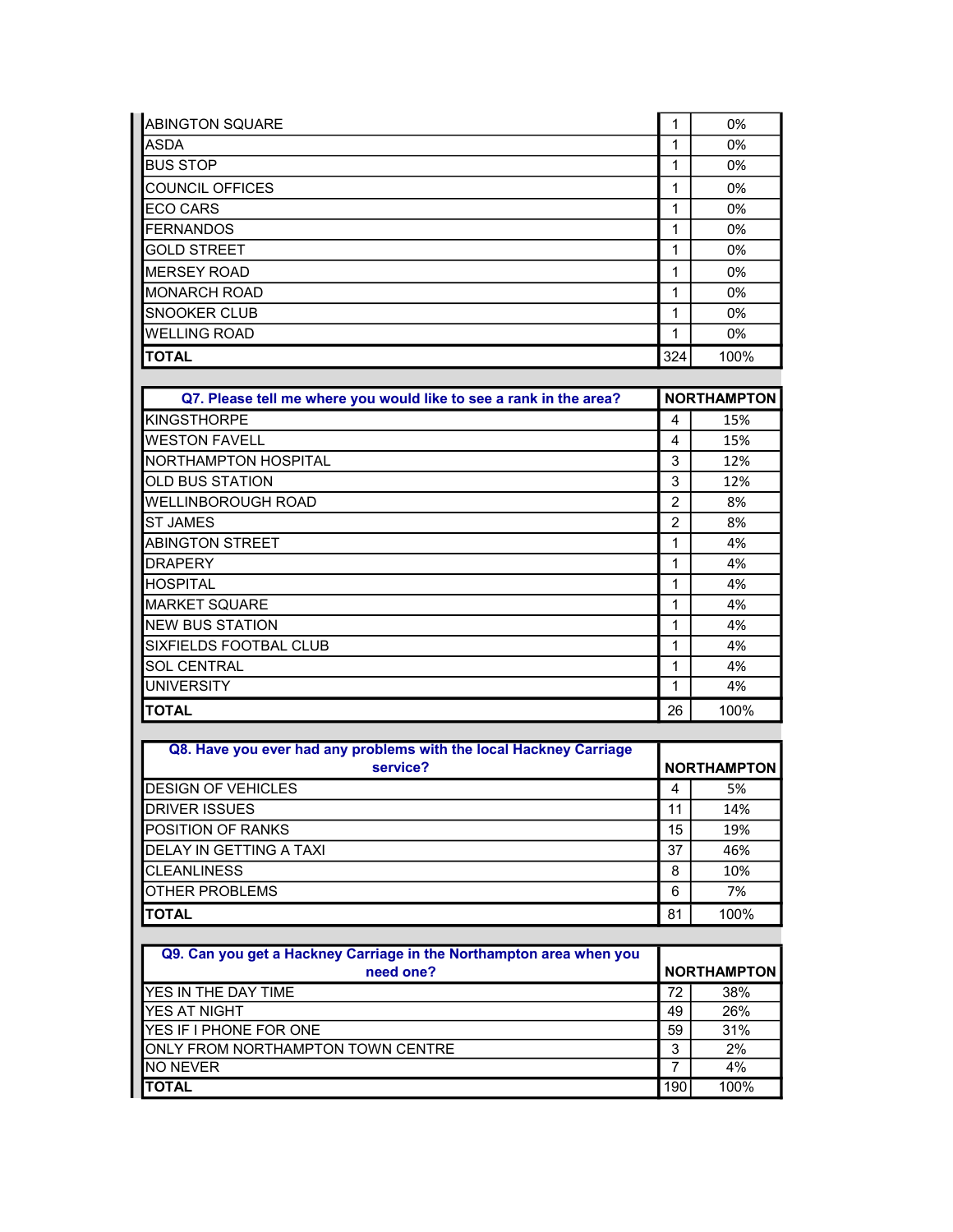| Q10. What would encourage you to use Hackney Carriages, or use them<br>more often in the Northampton area? |     | <b>NORTHAMPTON</b> |
|------------------------------------------------------------------------------------------------------------|-----|--------------------|
| <b>BETTER VEHICLES</b>                                                                                     | 42  | 21%                |
| IMORE HACKNEYS CARRIAGES I CAN PHONE FOR                                                                   | 11  | 5%                 |
| <b>IBETTER DRIVERS</b>                                                                                     | 31  | 15%                |
| IMORE HACKNEY CARRIAGES I CAN HAIL IN THE STREE                                                            | 28  | 14%                |
| <b>IBETTER LOCATED RANKS</b>                                                                               | 8   | 4%                 |
| <b>OTHER (CHEAPER FARES)</b>                                                                               | 82  | 41%                |
| <b>TOTAL</b>                                                                                               | 202 | 100%               |

| Q11. Do you consider you, or anyone you know, to have a disability that<br>means you need an adapted vehicle? |     | <b>NORTHAMPTON</b> |
|---------------------------------------------------------------------------------------------------------------|-----|--------------------|
| <b>INO</b>                                                                                                    | 153 | 91%                |
| <b>IYES: I NEED A WAV</b>                                                                                     | 12  | 7%                 |
| YES: SOMEONE I KNOW NEEDS A WAV                                                                               | 2   | 1%                 |
| YES: I NEED AN ADAPTED VEHICLE, BUT NOT A WAV                                                                 | 0   | 0%                 |
| YES: SOMEONE I KNOW NEEDS AN ADAPTED VEHICLE                                                                  | 2   | 1%                 |
| <b>IYES: OTHER</b>                                                                                            | 0   | 0%                 |
| <b>TOTAL</b>                                                                                                  | 169 | 100%               |

| Q12. Have you ever give up waiting for a Hackney Carriage at a rank in the<br><b>Northampton area?</b> |     | <b>NORTHAMPTON</b> |
|--------------------------------------------------------------------------------------------------------|-----|--------------------|
| <b>INO</b>                                                                                             | 153 | 90%                |
| <b>IYES</b>                                                                                            | 17  | 10%                |
| <b>ITOTAL</b>                                                                                          | 170 | 100%               |
|                                                                                                        |     |                    |

|               | Q13. Do you have regular acces to a car? |      | <b>I</b> NORTHAMPTON |
|---------------|------------------------------------------|------|----------------------|
| <b>YES</b>    |                                          | .117 | 63%                  |
| <b>I</b> NO   |                                          | 69   | 37%                  |
| <b>ITOTAL</b> |                                          | 186  | 100%                 |

| <b>Q14. Do you think people in Northampton who have disabilties, get a good</b><br>service from Hackney Carriages vehicles and drivers? |     | <b>NORTHAMPTON</b> |
|-----------------------------------------------------------------------------------------------------------------------------------------|-----|--------------------|
| <b>YES</b>                                                                                                                              | 109 | 67%                |
| <b>NO</b>                                                                                                                               | 21  | 13%                |
| <b>IDON'T KNOW</b>                                                                                                                      | 33  | 20%                |
| <b>ITOTAL</b>                                                                                                                           | 163 | 100%               |

| <b>YES</b>   |     |      |
|--------------|-----|------|
|              | 172 | 91%  |
| <b>NO</b>    | 17  | 9%   |
| <b>TOTAL</b> | 189 | 100% |

| Q16. Gender?   |                  | <b>NORTHAMPTON</b> |
|----------------|------------------|--------------------|
| <b>IMALE</b>   | 76               | 40%                |
| <b>IFEMALE</b> | 113 <sub>1</sub> | 60%                |
| <b>ITOTAL</b>  | 189              | 100%               |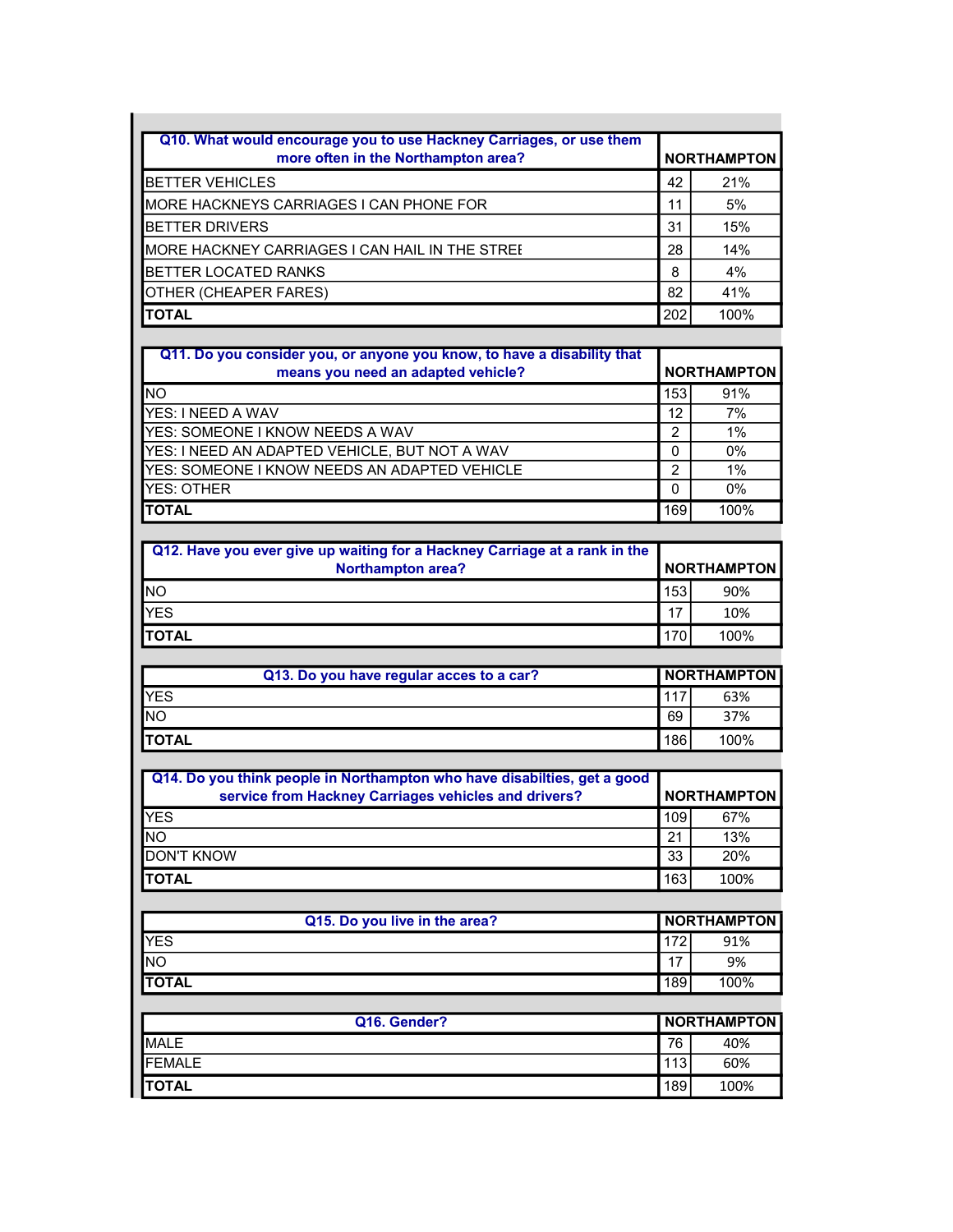|                     | Q17. Age? |     | NORTHAMPTON |
|---------------------|-----------|-----|-------------|
| UNDER 30            |           | 62  | 33%         |
| $-55$<br>$\vert$ 31 |           | 68  | 36%         |
| $\bigcup$ OVER 55   |           | 58  | 31%         |
| <b>TOTAL</b>        |           | 188 | 100%        |
|                     |           |     |             |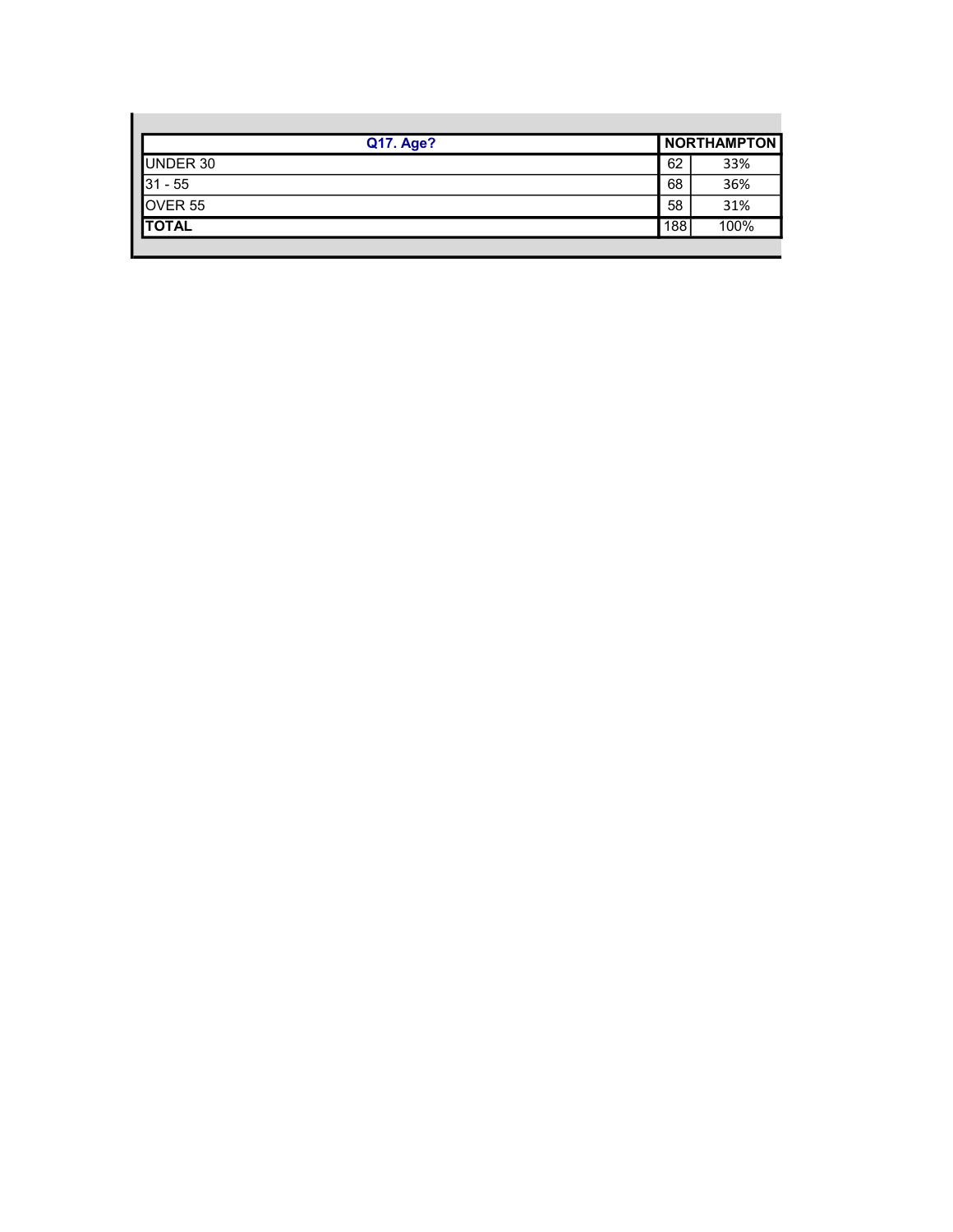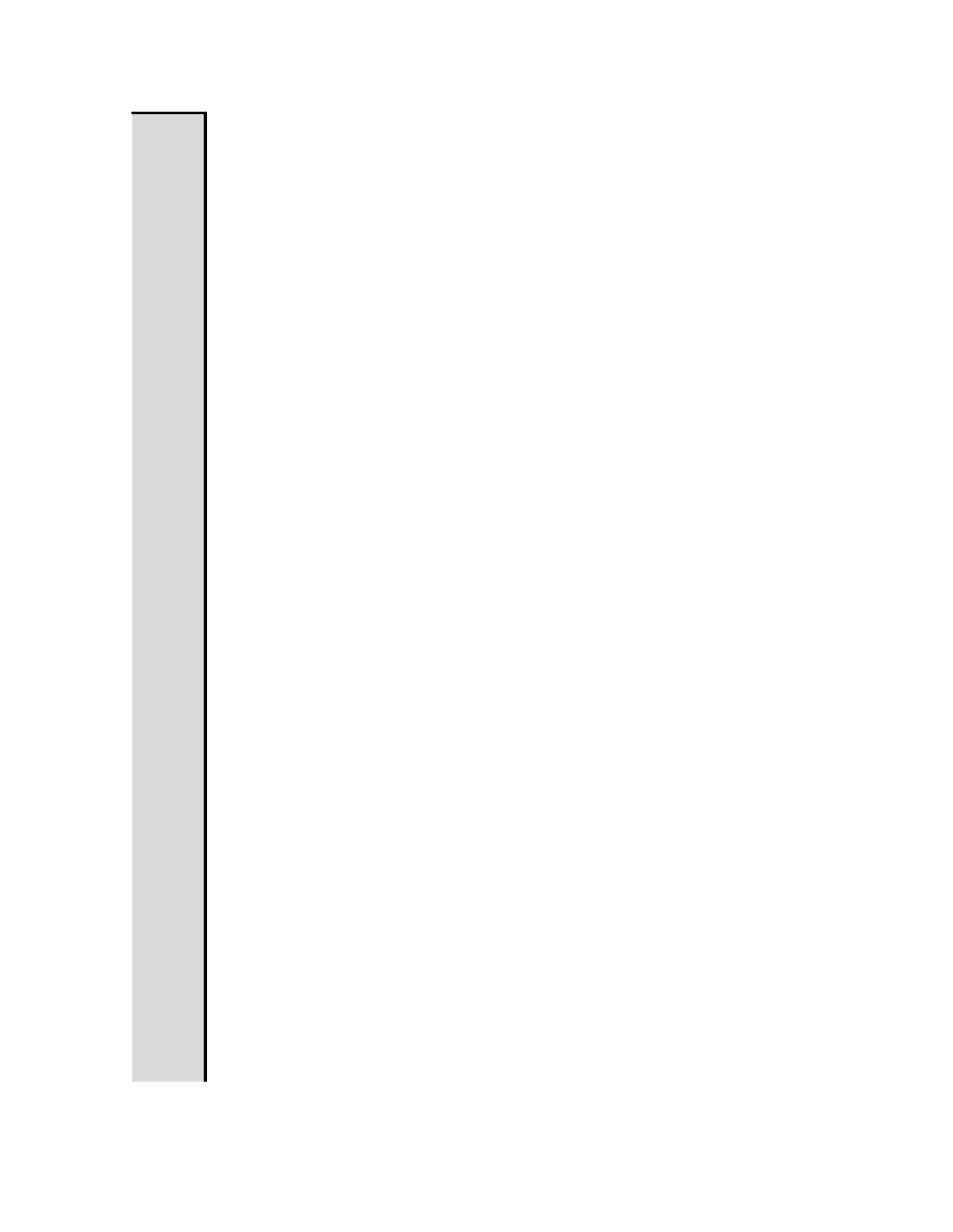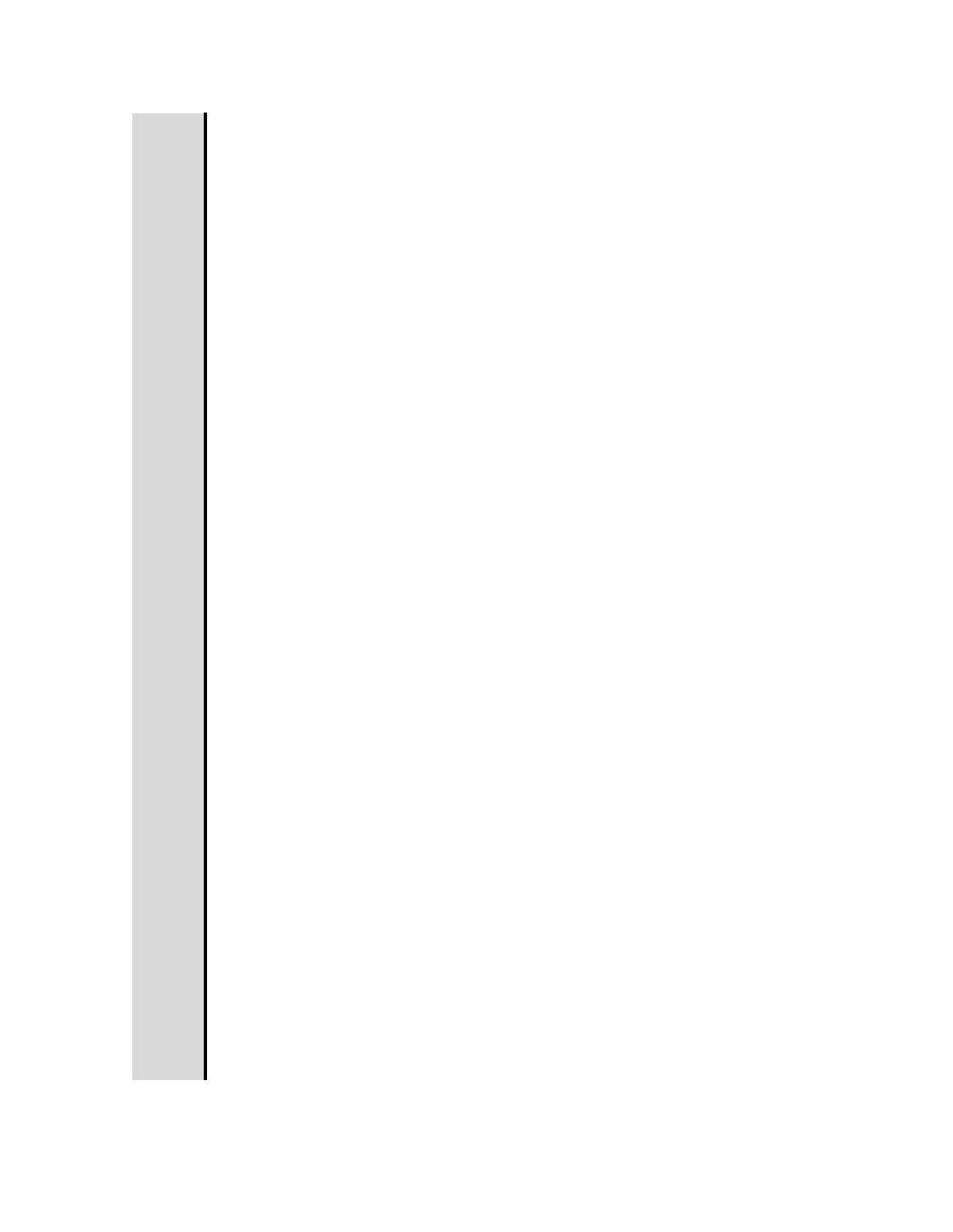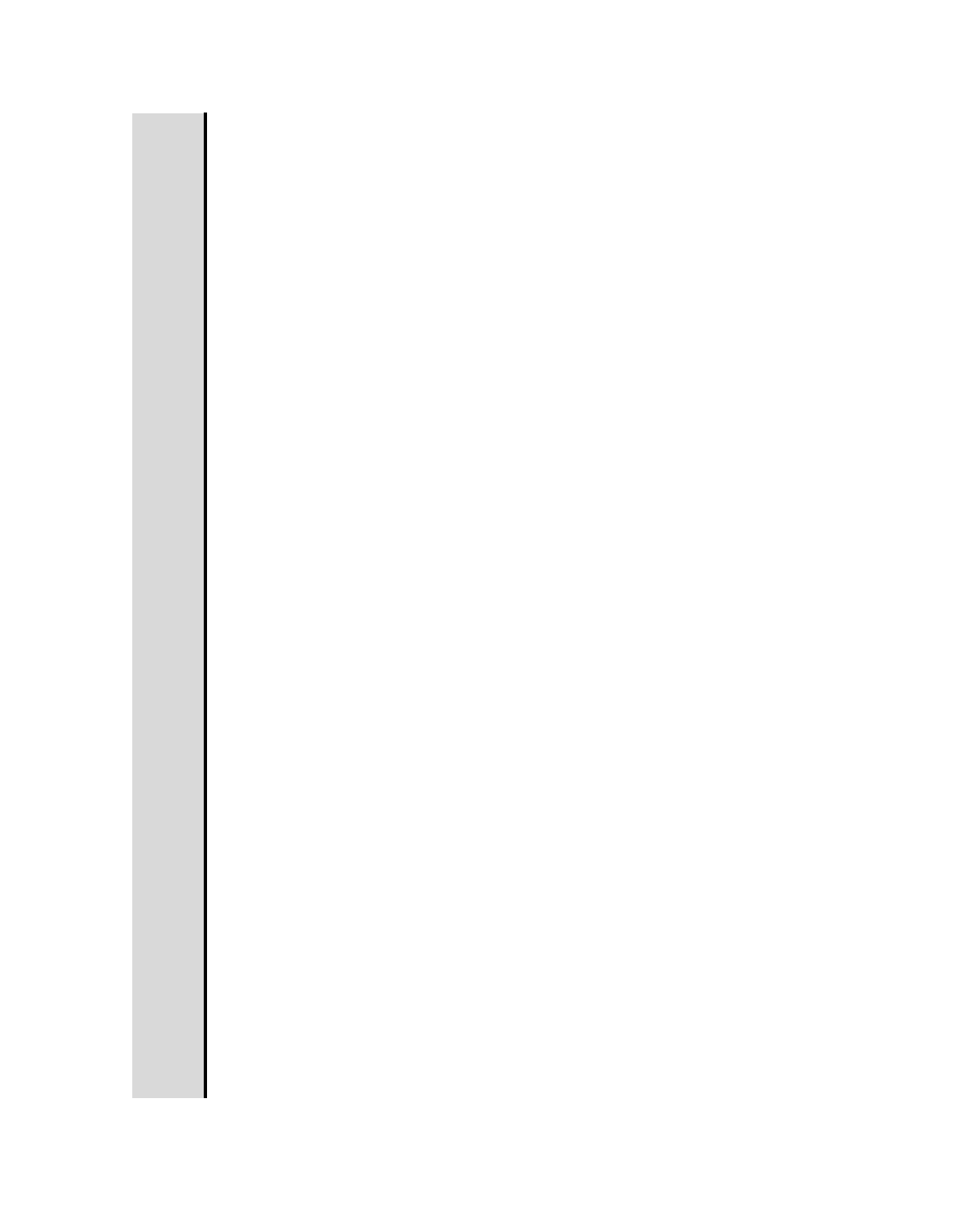| Census |
|--------|
| 49%    |
| 51%    |
|        |